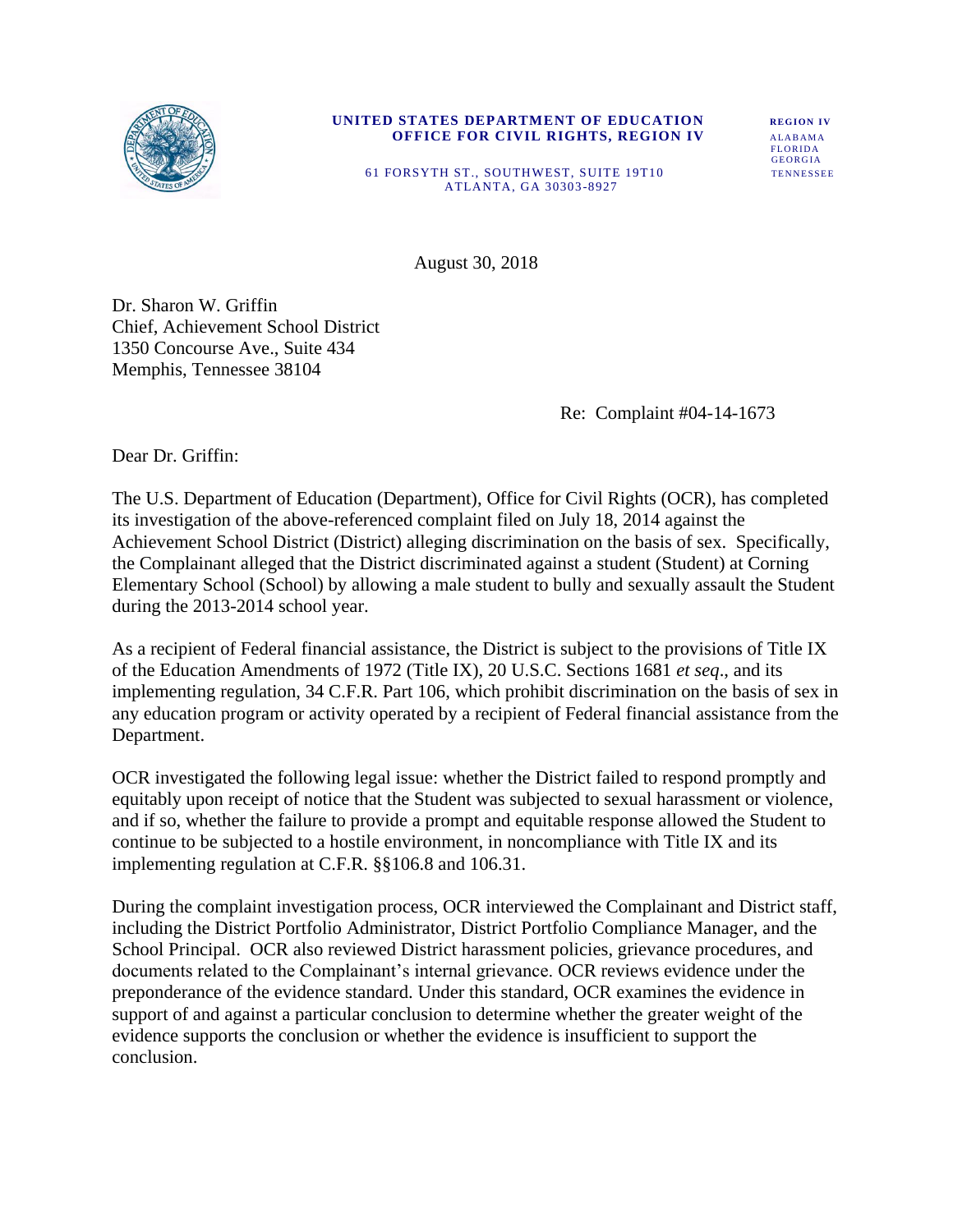On January 26, 2018, the Complainant withdrew her complaint allegation. Accordingly, OCR did not make findings concerning the District's response to her individual complaint. However, OCR did proceed with findings concerning the District's harassment policies and grievance procedures.

After a careful review of the evidence, OCR has determined that there is sufficient evidence to support a finding that the District is not compliant with Title IX and its implementing regulation with regard to the District's policies and procedures related to the issue of the complaint. Set forth below is a summary of OCR's findings. To resolve this compliance issue, the District entered into the enclosed Resolution Agreement (Agreement). OCR will monitor the implementation of the Agreement to ensure that it is fully implemented. The factual and legal basis for OCR's determination is below.

## **Legal Standards**

Sexual harassment is unwelcome conduct of a sexual nature. It includes unwelcome sexual advances, requests for sexual favors, and other verbal, nonverbal, or physical conduct of a sexual nature.

When a student sexually harasses another student, the harassing conduct creates a hostile environment if the conduct is sufficiently serious that it denies or limits a student's ability to participate in or benefit from the school's program. The more severe the conduct, the less need there is to show a repetitive series of incidents to prove a hostile environment, particularly if the harassment is physical. Indeed, a single or isolated incident of sexual harassment may create a hostile environment if the incident is sufficiently severe.

If a school knows or reasonably should know about student-on-student harassment that creates a hostile environment, the school is responsible for taking immediate effective action to eliminate the hostile environment and prevent its recurrence. When responding to harassment, a recipient must take immediate and appropriate steps to investigate or otherwise determine what occurred and take prompt and effective steps reasonably calculated to end any harassment, eliminate a hostile environment if one has been created, and prevent harassment from occurring again. These steps are the recipient's responsibility whether or not the student who was harassed makes a complaint or otherwise asks the recipient to take action.

It may be appropriate for a school to take interim measures during the investigation of a complaint. Such measures should be individualized and offered as appropriate to either or both parties involved in an alleged incident of sexual misconduct prior to or during an investigation.

If a school determines that sexual harassment occurred it should take reasonable, timely, ageappropriate and effective corrective action, including steps tailored to the specific situation. To prevent recurrences, counseling for the harasser may be appropriate to ensure that he or she understands what constitutes harassment and the effects it can have. A school should also take steps to prevent any retaliation against a student who made a complaint or was the subject of harassment.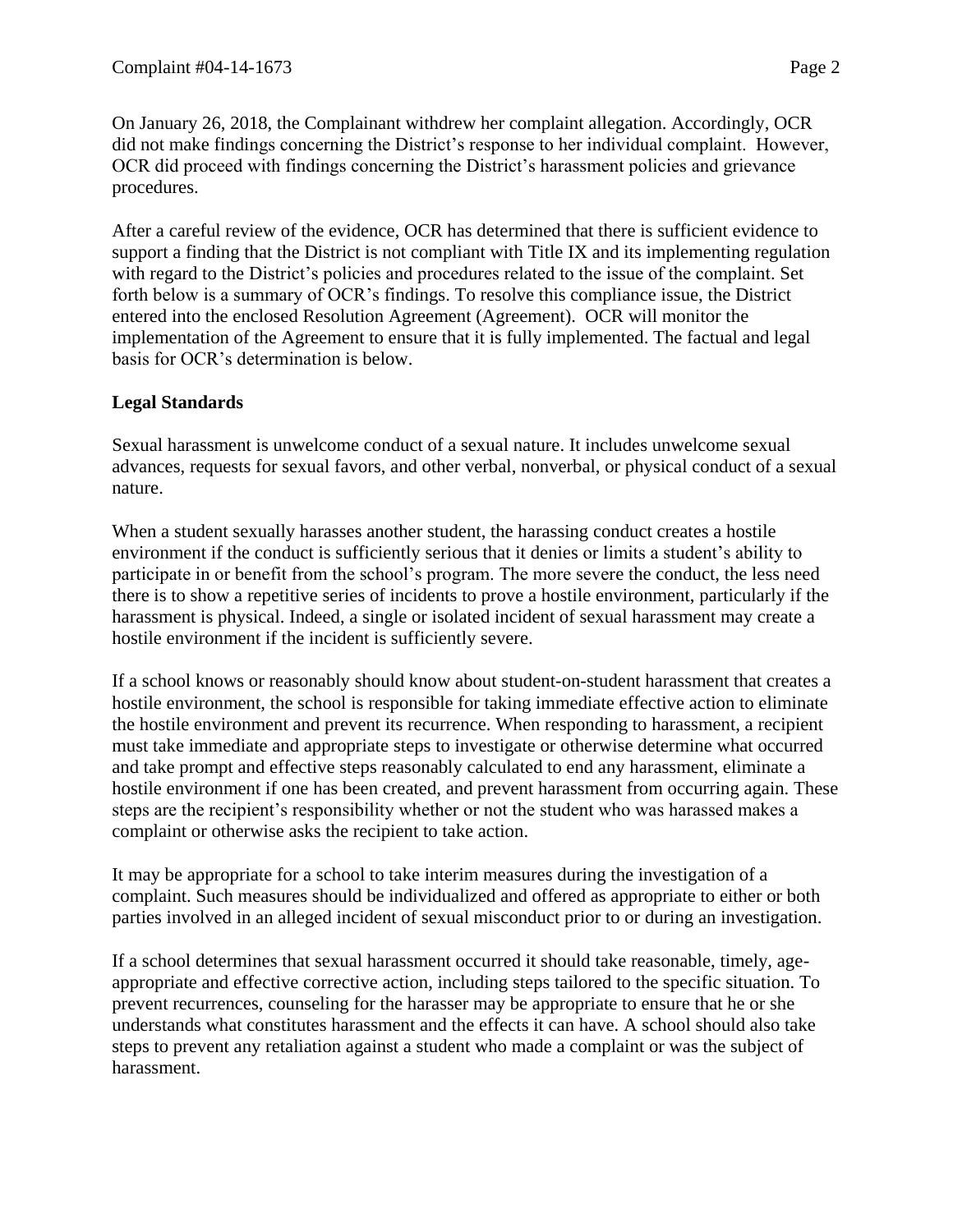The Title IX implementing regulation at 34 C.F.R. § 106.8(a) requires each recipient to designate at least one employee to coordinate its efforts to comply with and carry out its responsibilities under the regulation, including any investigation of any complaint communicated to such recipient alleging its noncompliance with the regulation or alleging any actions which would be prohibited by the regulation. The recipient shall notify all its students and employees of the name, office address and telephone number of the employee or employees appointed pursuant to this paragraph.

The Title IX implementing regulation at 34 C.F.R. § 106.8(b) requires each recipient to adopt and publish grievance procedures providing for prompt and equitable resolution of student and employee complaints alleging any action which would be prohibited by this part.

In evaluating whether a recipient's grievance procedures satisfy the foregoing requirements, OCR reviews all aspects of a recipient's policies and practices, including among other factors, the following elements:

- 1. Notice to students, parents of elementary and secondary students, and employees of the grievance procedures, including where complaints may be filed;
- 2. Application of the grievance procedures to complaints alleging harassment carried out by employees, other students, or third parties;
- 3. Provision for adequate, reliable and impartial investigation of complaints, including the opportunity to present witnesses and other evidence;
- 4. Designated and reasonably prompt time frames for the major stages of the complaint process;
- 5. Notice to the parties of the outcome of the complaint; and
- 6. Assurance that the school will take steps to prevent recurrence of any harassment and to remedy its discriminatory effects on the complainant and others, if appropriate.

The Title IX implementing regulation at 34 C.F.R. § 106.9 requires each recipient to implement specific and continuing steps to notify applicants for admission and employment, students and parents of elementary and secondary school students, employees, sources of referral of applicants for admission and employment, and others, that it does not discriminate on the basis of sex in the educational program or activity which it operates, and that it is required by Title IX not to discriminate in such a manner. The notice of nondiscrimination must include a statement that inquiries concerning Title IX may be referred to the Title IX Coordinator or to the Department's Assistant Secretary for Civil Rights, i.e., OCR.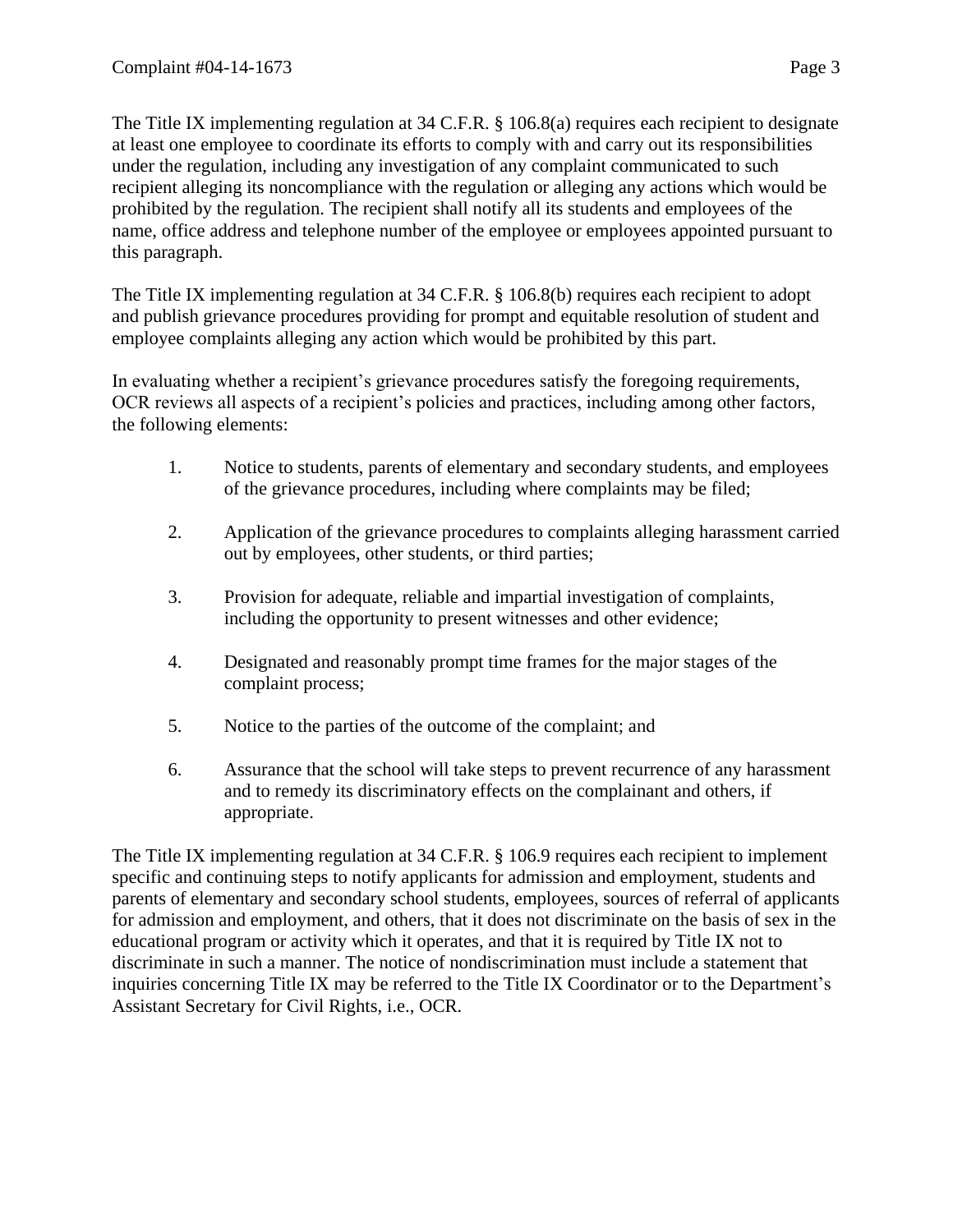## **General Background**

The District is a collection of autonomous charter management organizations (CMOs) across Tennessee. The witness stated that the schools are considered autonomous; there may be different rules applicable to the individual schools; and, there is a division between District staff and staff of the CMOs. A District administrator coordinates schools' compliance with state and federal laws.

## **District Policies**

 $\overline{a}$ 

## *Notice of Nondiscrimination*

The District's website currently has a notice of nondiscrimination on a Student Assessments page [\(http://achievementschooldistrict.org/student-handbook/](http://achievementschooldistrict.org/student-handbook/) - last accessed August 16, 2018)<sup>1</sup>, a "Join Our Team" page<http://achievementschooldistrict.org/join-our-team/> - last accessed August 16, 2018). The notice states that the District . . . does not discriminate on the basis of race, religion, creed, gender, gender identity, sexual orientation, national origin, color, age and/or disability in admission to, access to, or operation of its programs, services, or activities. The notice also states that the District does not discriminate in its employment or hiring practices. The Compliance Manager is listed as a contact at a stated email address and telephone number.

In addition, the District has a notice of nondiscrimination within the student handbook currently available on the District's website. That handbook, which is dated "2016-2017" on the cover page, includes the following statement:

The Achievement School District does not discriminate on the basis of sex, race, national origin, creed, age, marital status, or disability in its educational program, activities, or employment policies as required by Title VI and VII of the 1964 Civil Rights Act, Title IX of the 1972 Educational Amendments, Section 504 of the Federal Rehabilitation Act of 1973, and the Americans with Disabilities Act.

The statement refers individuals with inquiries, complaints, or grievances to the Office of the Superintendent, and provides the contact's address and telephone number. [\(http://achievementschooldistrict.org/wp-content/uploads/2016/10/2016-2017-ASD-Student-](http://achievementschooldistrict.org/wp-content/uploads/2016/10/2016-2017-ASD-Student-Handbook.pdf)[Handbook.pdf](http://achievementschooldistrict.org/wp-content/uploads/2016/10/2016-2017-ASD-Student-Handbook.pdf) (last accessed August 16, 2018)

## *Analysis and Conclusion Regarding Notices of Nondiscrimination*

The District has published notices of nondiscrimination on the basis of sex as well as several other bases. One notice, included in two locations, directs interested persons to contact the Compliance Manager, who serves as the Title IX Coordinator. OCR confirmed that the Compliance Manager is the designated Title IX Coordinator. The notice does not include the

<sup>&</sup>lt;sup>1</sup> While the URL for the webpage refers to the student handbook, when that page was last accessed, it was captioned, "Student Assessments - 2014-15 ASD Required Assessments" and did not contain a student handbook.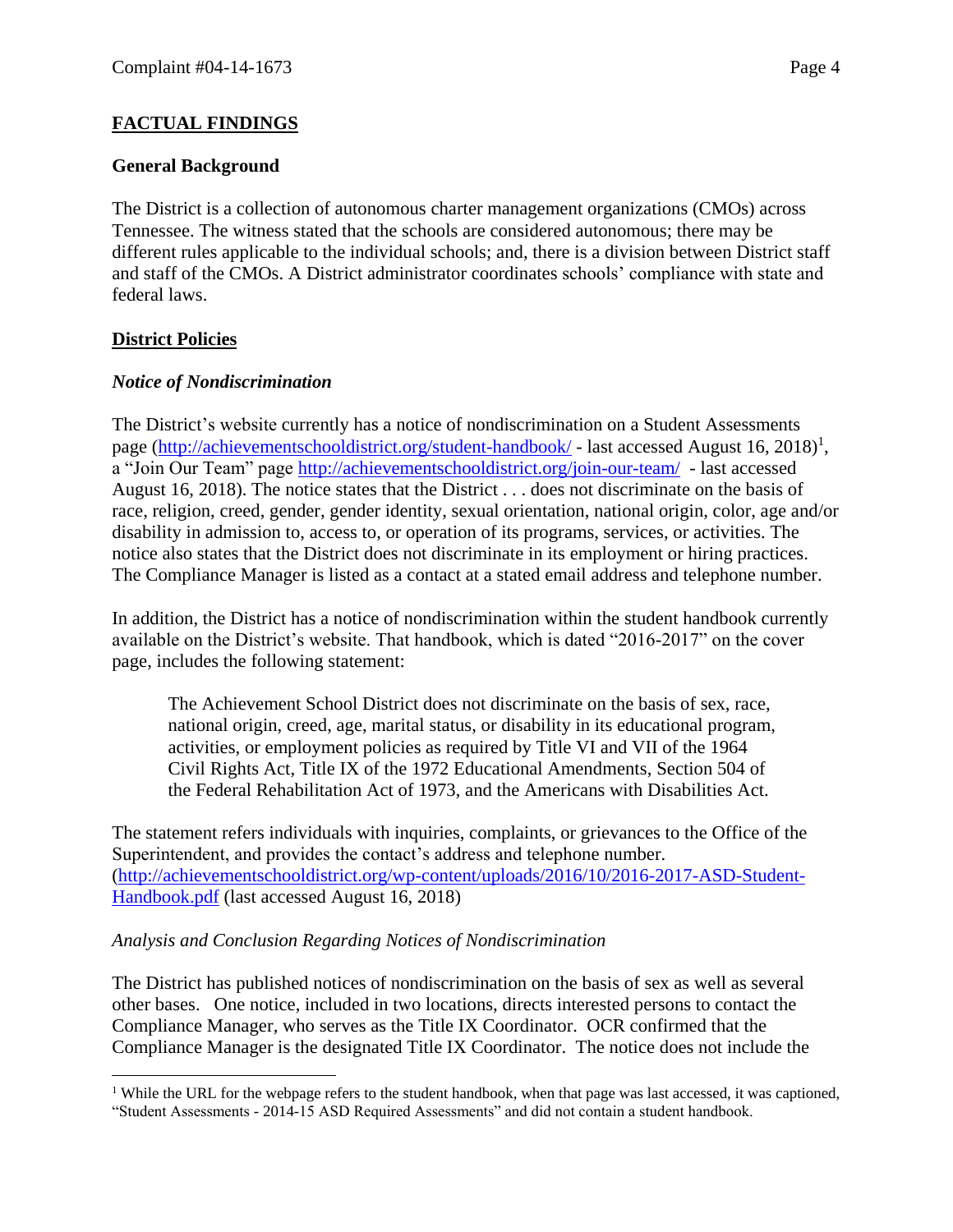Coordinator's physical office address or specify that inquiries concerning Title IX may be directed to the Assistant Secretary of the Office for Civil Rights. The second notice does not reference the employee who serves as the Title IX Coordinator, but instead directs individuals with inquiries to contact the Office of the Superintendent. Further, the second notice fails to specify that inquiries may also be directed to OCR. Based upon the preponderance of the evidence, OCR concludes that the District's notices of nondiscrimination are not in compliance with Title IX.

## *Grievance Procedures and Harassment Policies*

## *A. Current Policy and Procedures*

## *General Harassment and Bullying Policy*

The District does not have a policy that specifically addresses sexual harassment. A general harassment and bullying policy is published in the "Student Welfare" section of its 2017-2018 Student Handbook.<sup>2</sup> The introduction to the policy provides in pertinent part, as follows:

#### Student Harassment, Intimidation, Bullying or Cyberbullying.

The Achievement School District supports and provides for an academic learning environment that is free from any type of harassment, bullying, intimidation or cyber-bullying. Harassment and bullying . . . means any act that substantially interferes with a student's educational benefits, opportunities or performance that takes place on school grounds, at any school-sponsored activity, on school-provided equipment or transportation at any official school bus stop that is directed specifically at a student or students and has the effect of creating a hostile educational environment or otherwise creating a substantial disruption to the educational environment or learning process. . .

The policy states that the referenced misconduct is prohibited and students who engage in it are subject to disciplinary action. It adds that each school has a protocol for reporting and handling harassment and bullying, and upon receipt of a report of such misconduct the Principal will investigate the allegations and "proceed with the appropriate course of action identified in the school's protocol." The policy ends with a statement of nondiscrimination on the basis of sex as well as other bases.

While the policy references a protocol at each School, the District's legal representative reported to OCR that schools do not have individual protocols and the School follows the District's policy.

## *Parent and Community Grievance Resolution Process*

 $\overline{a}$ 

A separate section of the 2017-2018 Student Handbook states that each school has its own "parent and community grievance and escalation policies and procedures, which are available from the schools upon request." The Handbook encourages communication of

<sup>&</sup>lt;sup>2</sup> The same policy is also included in the 2017-2018 Student Handbook.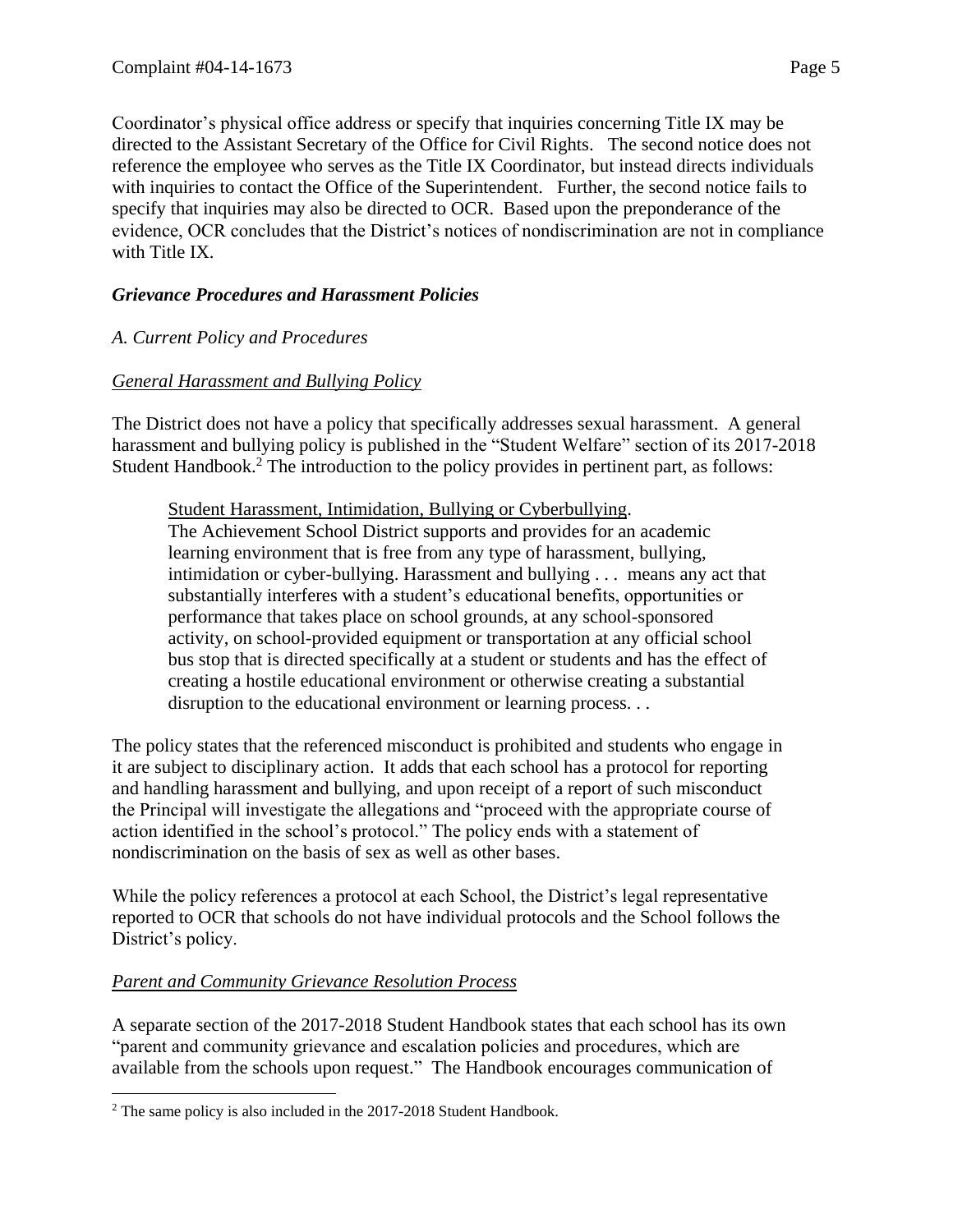concerns or complaints directly with school leadership in accordance with school policies,

and states that in most cases school grievance procedures will apply. While the Handbook adds that if parents or community members have a concern about any District school, they can also follow the process set out in the appendix of the Handbook, it also states that for most issues, the District cannot overturn decisions of charter schools concerning student services or staff.

The Handbook provides for an appeal to the Superintendent if an individual has a concern about a school's violation of the law and the concern has not been addressed satisfactorily through resolution efforts with the leadership of the school and either the Head of Schools or a charter school operator's designated grievance officer and board of directors. However, a flowchart located in the Appendix directs parents with "Title IX and discrimination claims," to contact the Superintendent's Office at the phone number provided in the chart; "within 2 school days the [District] will organize the people needed to get an answer" and provide an update regarding next steps; and within 5 school days the District will let the reporting party know the plan to address the problem if it is not already addressed. The chart does not advise that parents attempt to resolve the matter with the School before contacting the Superintendent's office.

# *B. Policy and Procedures in Effect as of July 2014*

The District's 2014-2015 Student Handbook, which was in effect during the time frame relevant to the underlying complaint, included the "Student Harassment, Intimidation, Bullying or Cyberbullying" provisions discussed above. The 2014- 2015 Handbook also included a Parent and Community Grievance Resolution section; however, it was not identical to the current handbook section. One difference is that appeals regarding concerns about violations of the law were directed to the District's Office of Portfolio Management, rather than the Superintendent's office. Also the chart outlining steps in the grievance process did not include "Title IX and Discrimination Claims" on the list of Critical Issues or indicate that a matter could be raised with the District prior to presenting it to the school.

# *Analysis of Policies and Procedures*

The District's current harassment policy does not reference discrimination or harassment based on sex, and does set out a detailed grievance process. It merely refers to school protocols and says that when there is a report of such misconduct the Principal will investigate and take action consistent with the school's protocol. However, according to the District's representatives, the local school protocols do not exist. The policy defines harassment or bullying as conduct that substantially interferes with a student's educational benefits, opportunities or performance. A hostile environment based on sex is created when conduct is sufficiently serious to interfere with or deny a student's ability to benefit from the educational program; it is not necessary for the conduct to reach the threshold of *substantial* interference with educational opportunities.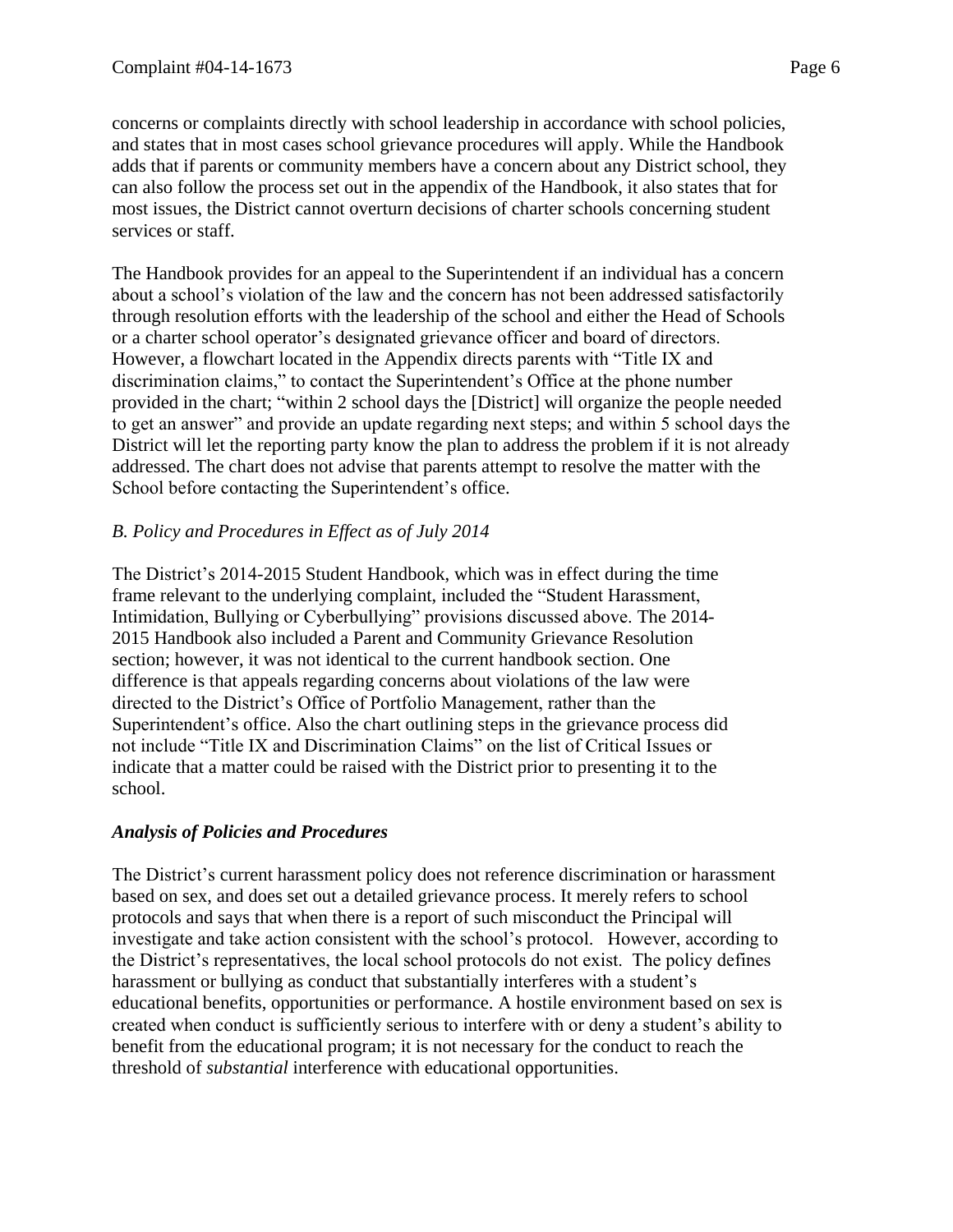The District's grievance procedures provide notice to students, parents and the community about where complaints submitted to the District may be filed, but states that school protocols, which are not detailed in the District handbook or on the District website, will most likely apply. According to District counsel school protocols do not exist; thus, the procedures are misleading. The grievance procedures provide timeframes for the Office of the Superintendent to organize people to "get an answer," update the grievant, and advise the grievant of a plan for addressing the problem, but do not address time frames for completing an investigation, reaching a decision, or providing a remedy. Moreover, the policy does not: provide notice of where employees may file District level complaints; specify application of the grievance procedures to complaints filed by students or on their behalf alleging harassment carried out by employees, other students, or third parties; provide for adequate, reliable and impartial investigation of complaints, including the opportunity for both the complainant and the alleged perpetrator to present witnesses and evidence; provide for notice to the complainant and the alleged perpetrator of the outcome of the complaint; or include an assurance that the school will take steps to prevent recurrence of any harassment and remedy any discriminatory effects on the complainant and others.

Finally, there is ambiguity in the grievance procedures in that, while the chart in the appendix states that an individual with a Title IX concern can present a matter to the District without first seeking resolution through the school, another policy section suggests that the District is to be contacted concerning violations of law only if the matter is not resolved by the school.

Based upon the preponderance of the evidence, OCR concludes that the District is in noncompliance with Title IX with regard to adoption and publication of grievance procedures.

On July 30, 2018, the District entered into the enclosed Agreement. The District has agreed to take the following steps: revise its anti-harassment statement, and sexual harassment policies and procedures; develop a system for tracking sexual harassment complaints; and provide staff training. When fully implemented, the Agreement entered into by the District will resolve the issues of noncompliance.

This letter is not intended, nor should it be construed, to cover any other issues regarding compliance with Title IX that may exist and are not discussed herein. This letter sets forth OCR's determination in an individual OCR case. This letter is not a formal statement of OCR policy and should not be relied upon, cited, or construed as such. OCR's formal policy statements are approved by a duly authorized OCR official and made available to the public. The complainant may have the right to file a private suit in federal court whether or not OCR finds a violation.

Under the Freedom of Information Act, it may be necessary to release this document and related correspondence and records upon request. If we receive such a request, we will seek to protect, to the extent possible, any personally identifiable information, the release of which could reasonably be expected to constitute an unwarranted invasion of personal privacy.

OCR reminds the District that intimidation or retaliation against complainants by recipients of Federal financial assistance is prohibited. No recipient may intimidate, threaten, coerce, or